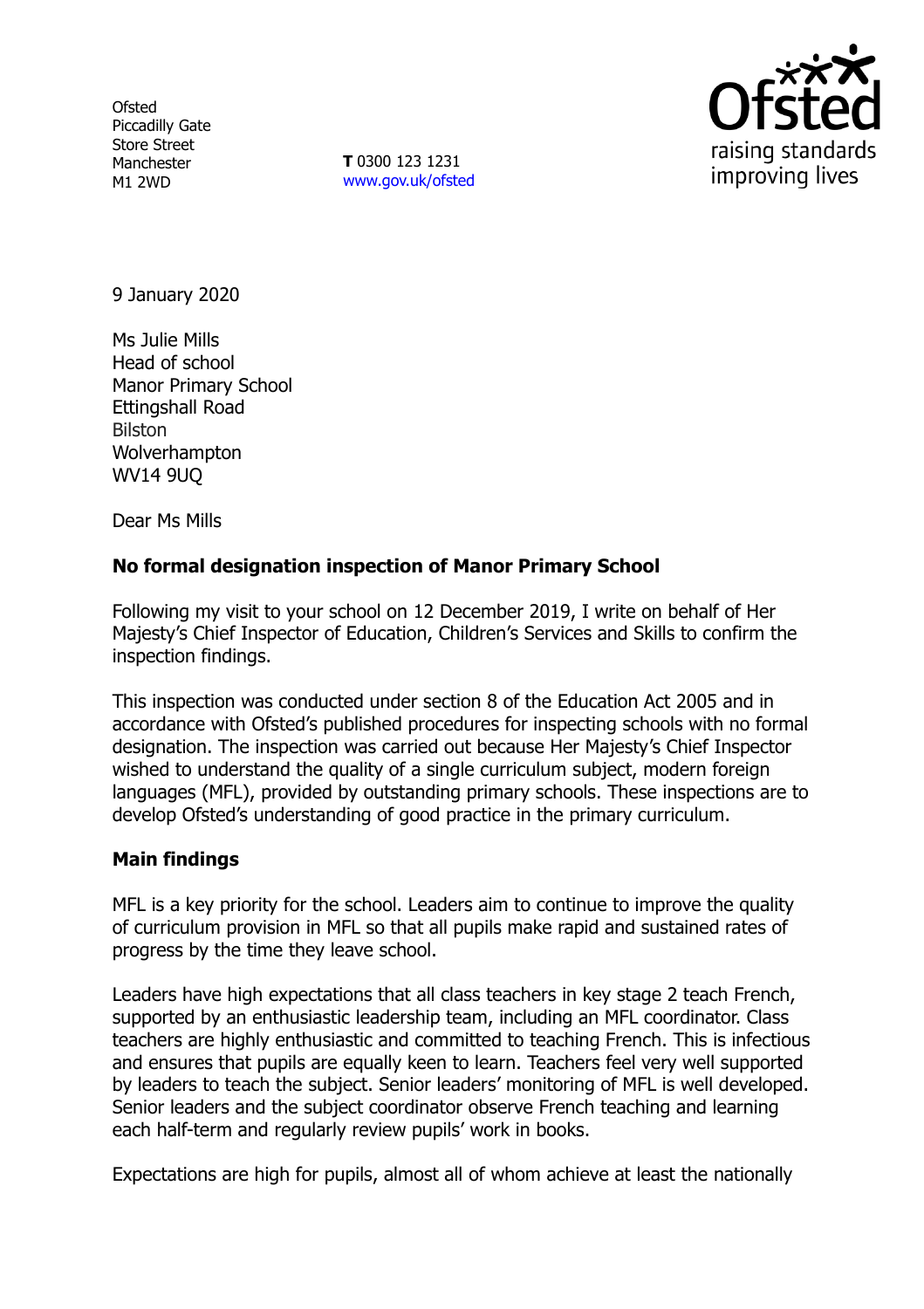

expected standard in English and mathematics by the end of key stage 2. Leaders have set similar expectations for pupils in French. However, there are no national benchmarks at the end of key stage 2 with which to compare their outcomes to those of other pupils nationally.

Assessment, including in French, is linked to expectations of the national curriculum programme of study for key stage 2. Leaders have developed a skills progression ladder, 'building blocks', for each year group. This was produced in collaboration with local secondary schools to ensure that pupils are well prepared for Year 7. Information on pupils' achievements by the end of Year 6 is shared with local secondary schools. A tracker shows the progress pupils have made every half-term through a series of 'I can…' statements for each year group. However, sometimes progress through 'I can …' statements is not linked closely with evidence in pupils' books.

All pupils in key stage 2 study French for an hour a week. This includes pupils for whom English is an additional language and those with special educational needs and disabilities (SEND). All four skills, speaking, listening, reading and writing, are given equal emphasis from Year 3 onwards. By Year 5, some pupils are able write well beyond requirements at the end of key stage, as set out by the National Curriculum Programme of study for MFL.

Leaders have developed their own scheme of work based on the national curriculum programme of study. There is a focus on key vocabulary and the grammar required, which builds up progressively during each year group.

Pupils in key stage 1 and 2 can also get a taste of languages through language clubs, which include French, German and Spanish. Leaders are developing a link with a French school so that pupils can communicate with native speakers of their own age. Pupils who can speak other languages at home are recognised in celebration assemblies.

Teachers have gaps in their subject knowledge because they are not language specialists. Leaders have carried out a skills audit of teachers and recognise that teachers' pronunciation is an area for further development. The subject coordinator is able to model accurate pronunciation. Leaders do not ensure consistently enough that language errors in teaching and in the resources used are identified and corrected. Where necessary, teachers should have the opportunity, through further training, for subject enhancement. There are also occasions where teachers did not pick up on pupils' misconceptions and errors before moving on to the next part of learning.

Leaders recognise the importance of teaching phonics. The school does not yet have any phonics scheme books for French. Reading within French lessons is an area for development for the school.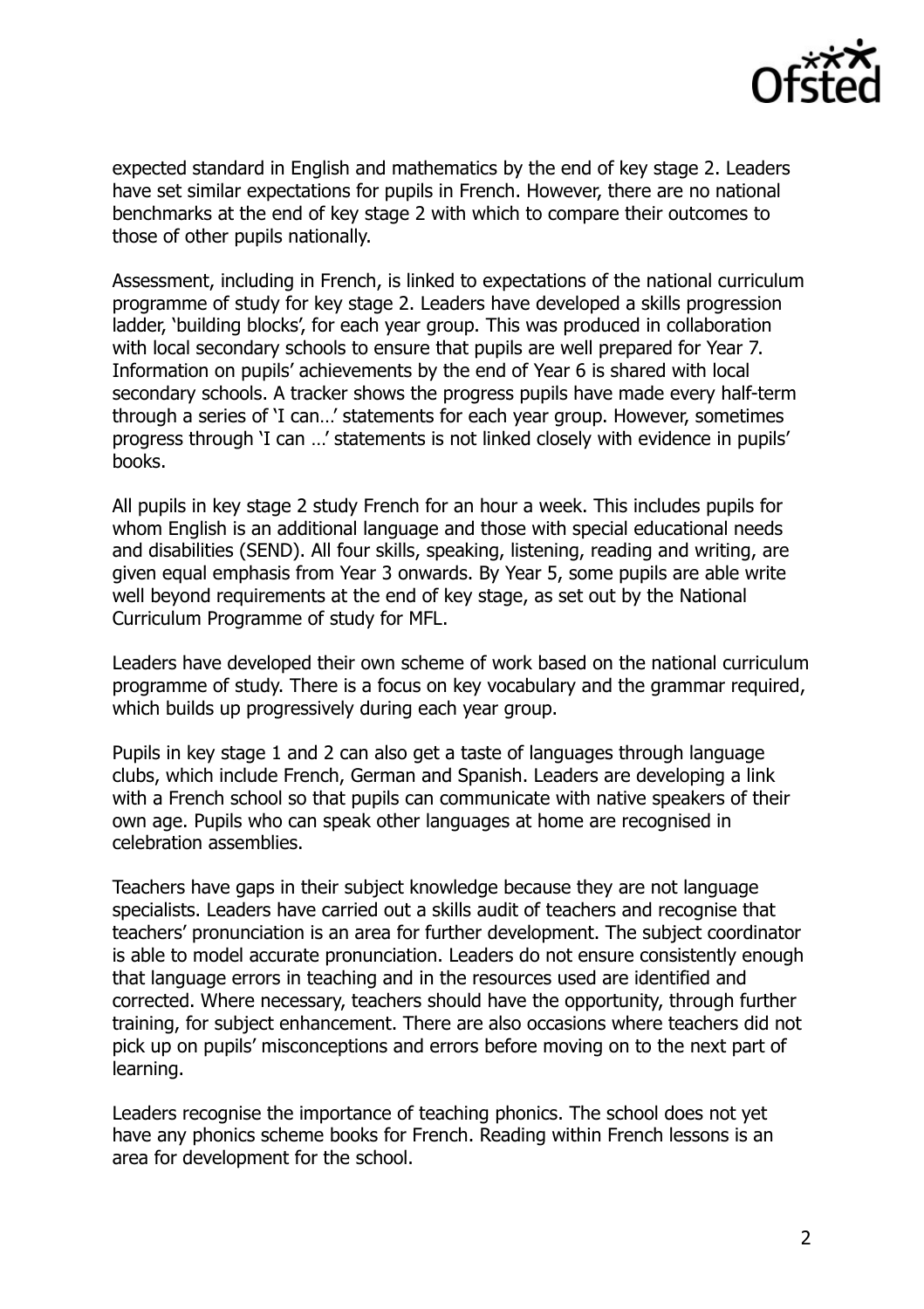

Curriculum planning ensures that knowledge and skills learned are revisited through new topics and that there are opportunities to apply the skills learned. For example, pupils learn number in Year 3. This is revisited in each subsequent year. The number skills are applied to money. Pupils are able to develop dialogues linked to shopping and prices through learning how to say 'I would like to buy…' in Year 6. Pupils also apply number in other topics, such as directions and telling the time. There are strong curriculum links with mathematics and geography. Pupils can make links with other subjects. For example, they develop their numeracy skills through tally charts, Venn diagrams and surveys in French. Pupils can map the temperature of cities in France.

Planning builds on previous knowledge learned. Pupils in Year 3 learned about vocabulary linked to toys. Then they learned to build up sentences with increasingly complex grammatical structures, using compound connectives. Different tenses are introduced in Year 4. By the end of Year 6, they have learned about present, past, future and conditional tenses. They start expressing opinions by being able to say 'I like…' in Year 3. This builds up to 'In my opinion I think that…' by Year 6.

Pupils develop their skills using technology, including laptops, iPads and online dictionaries in French.

Pupils are encouraged to carry out their own research to develop a wider cultural understanding of France. They know about types of food with French connections, such as macaroons, baguettes and croissants. They know that where a French word has a similar spelling to an English word, it does not necessarily have the same meaning. For example, they knew 'raisins' in French meant 'grapes' in English and 'anniversaire' meant 'birthday'. However, pupils were unaware of where else in the world French is spoken.

All pupils spoken to said French was their favourite subject because of the way it is presented through games, interactive activities and technology. They were able to explain the 'building blocks' assessment system, which informs them of how well they are doing.

### **Evidence**

During my visit, I looked at your curriculum provision for French. I met with you, the executive headteacher and deputy headteacher. I met the subject coordinator for modern foreign languages. I visited five lessons and scrutinised pupils' books, jointly with school leaders. I spoke to a group of pupils and met a group of class teachers.

I watched a video the pupils had prepared in order to demonstrate their French speaking skills. I looked at a range of curriculum plans and assessment documents. I also looked at the information about MFL on the school's website.